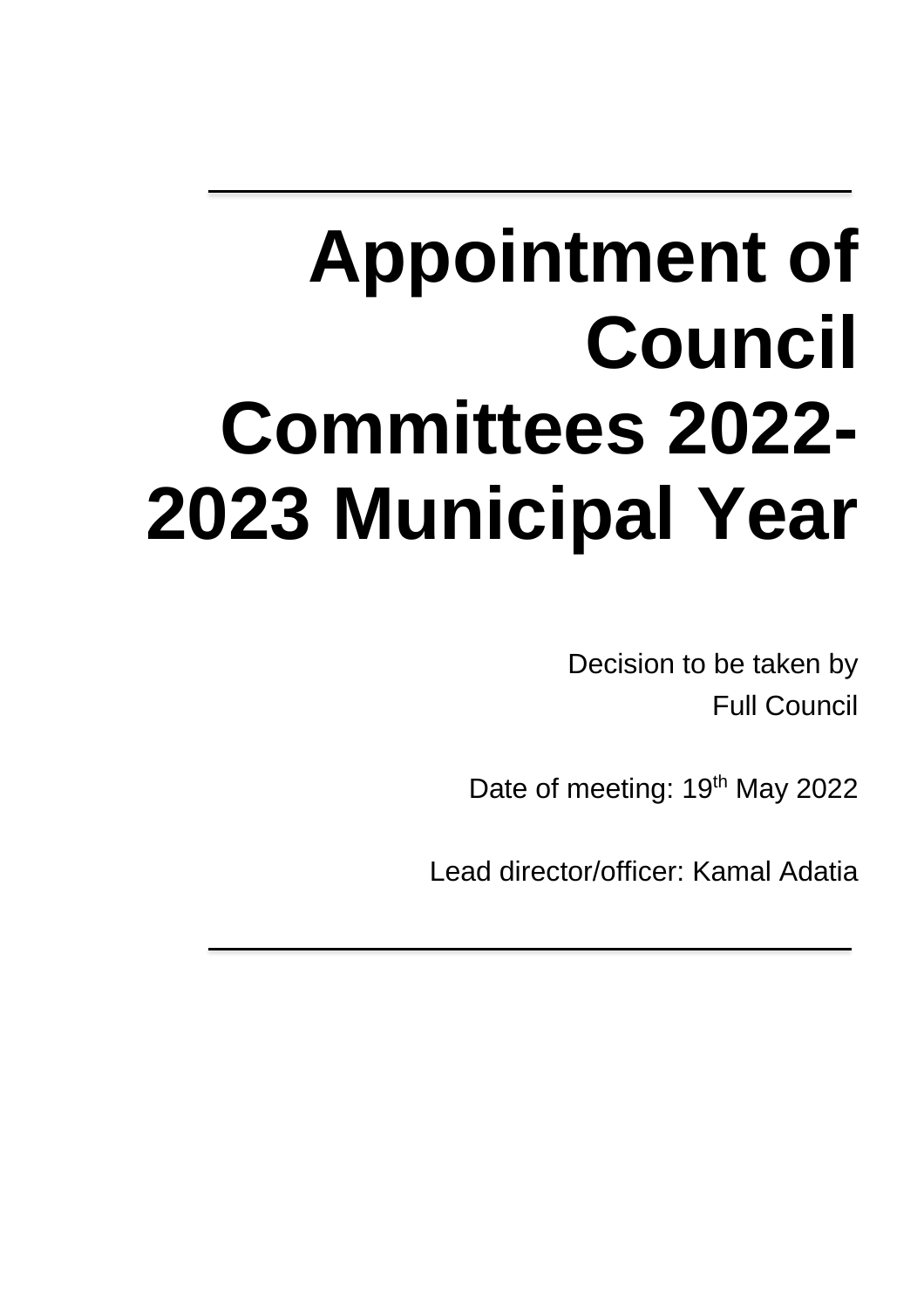#### **Useful information**

- Ward(s) affected: All
- Report author: Kamal Adatia, Monitoring Officer
- Author contact details: [Kamal.Adatia@leicester.gov.uk](mailto:Kamal.Adatia@leicester.gov.uk)
- Report version number: 1

#### **1. Summary**

This report sets out (i) the Committees and Boards to be appointed for the 2022/23 municipal year; (ii) their Terms of Reference, (iii) the number of Members of each such Committee/Board; and (iv) their Chair and Vice-Chair(s).

#### **2. Recommended actions/decision**

(i) That the:-

Overview Select Committee Adult Social Care Scrutiny Commission Children, Young People and Education Scrutiny Commission Economic Development, Transport and Climate Emergency Scrutiny Commission Health and Wellbeing Scrutiny Commission Heritage, Culture, Leisure and Tourism Scrutiny Commission Housing Scrutiny Commission; and Neighbourhood Services Scrutiny Commission

all be established in accordance with the existing Terms of Reference, the size of each being in accordance with the lists circulated to all Members and attached at Appendix A), it being noted that any remaining places will be filled in accordance with relevant procedures and in consultation with the relevant Members.

## (ii) That the:-

Audit and Risk Committee Health and Wellbeing Board Standards Committee Planning and Development Control Committee Licensing and Public Safety Committee; and Licensing Sub-Committees

all be established in accordance with the existing Terms of Reference) the size of each being in accordance with the lists circulated to all Members and attached at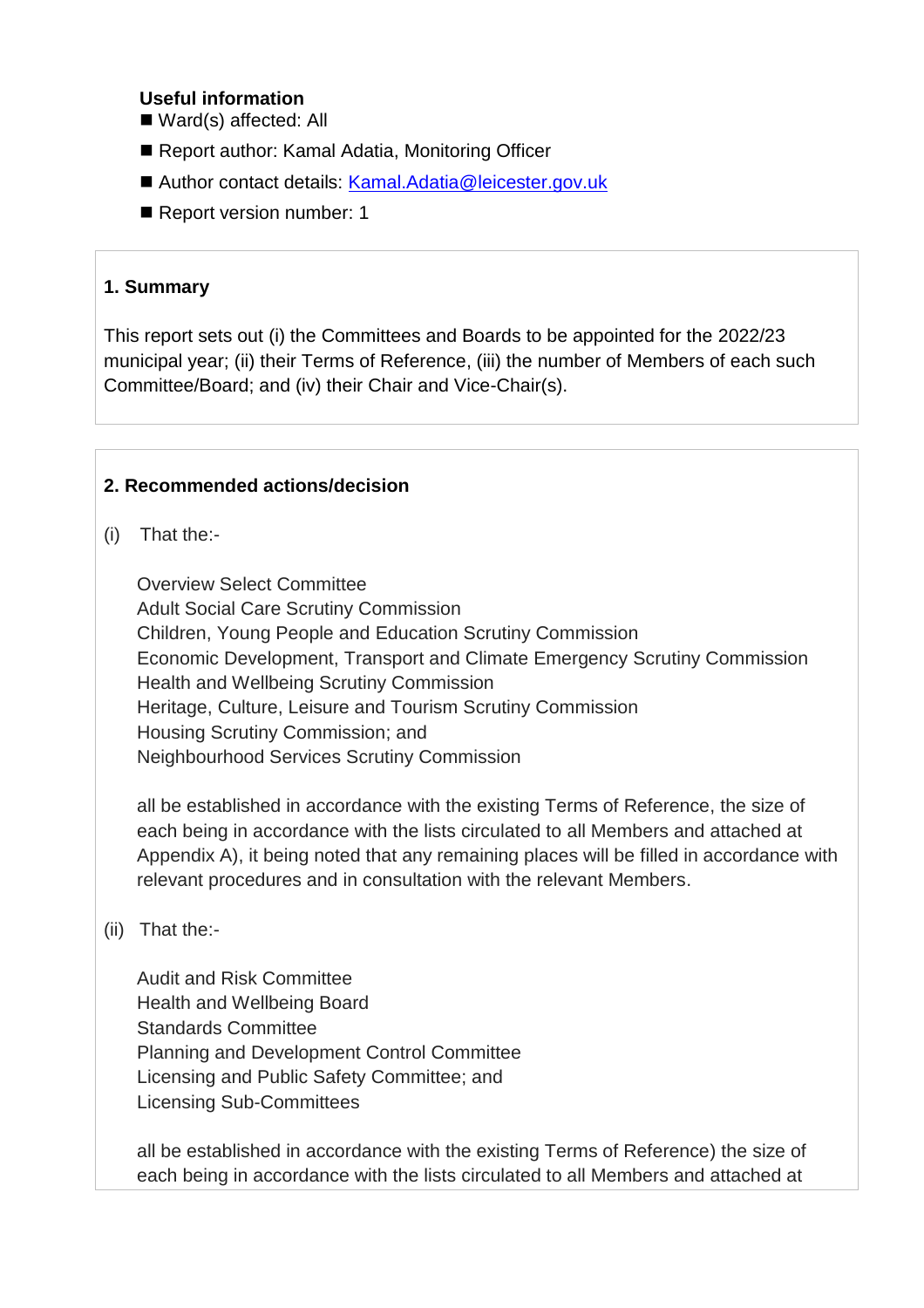Appendix A (it being noted that the remaining places will be filled in accordance with relevant procedures and in consultation with the relevant Members) except that:

- (a) The Terms of Reference for the Audit & Risk Committee be amended to allow for the inclusion of an Independent Member amongst its membership (paragraph 3.9 refers) and
- (b) The size of the Licensing and Public Safety Committee be expanded from 10 places to 15 places (paragraph 3.5 refers).
- (iii) That the Chairs and Vice-Chairs (as appropriate) of the bodies listed in parts (i) and (ii) above be in accordance with the lists circulated to all Members attached at Appendix A and
- (iv) That the Employees Committee be established with the Terms of Reference and size as specified within the Council's Constitution, with the process for the appointment of Chair and membership being in accordance with the provisions of the Constitution.
- (v) That the updated "Scrutiny Reconfiguration" document be approved as attached at Appendix B (paragraph 3.11 refers)

## **3. Background and options with supporting evidence**

# **Appointment of Committees & Boards**

- 3.1 In accordance with the Constitution, the Annual Meeting of the Council will appoint such committees and boards as the Council considers appropriate to deal with matters which are neither reserved to the Council nor are Cabinet functions; will agree the size of each Committee; and will appoint a Chair, Vice-Chair, Members and substitute Members (where appropriate) for each committee and board in accordance with political balance rules.
- 3.2 Except in relation to the Licensing and Public Safety Committee and its subcommittees where the Council has absolute discretion as to whether they are politically balanced, the membership of each of the Council's committees and subcommittees shall be in accordance with statutory requirements for political balance. As far as possible, the number of seats allocated to a political group on committees and sub-committees will reflect the size of that group in proportion to the total Council membership. (For the avoidance of doubt, Leicester City Council's Licensing and Public Safety Committee does make provision for one non-grouped place in its membership)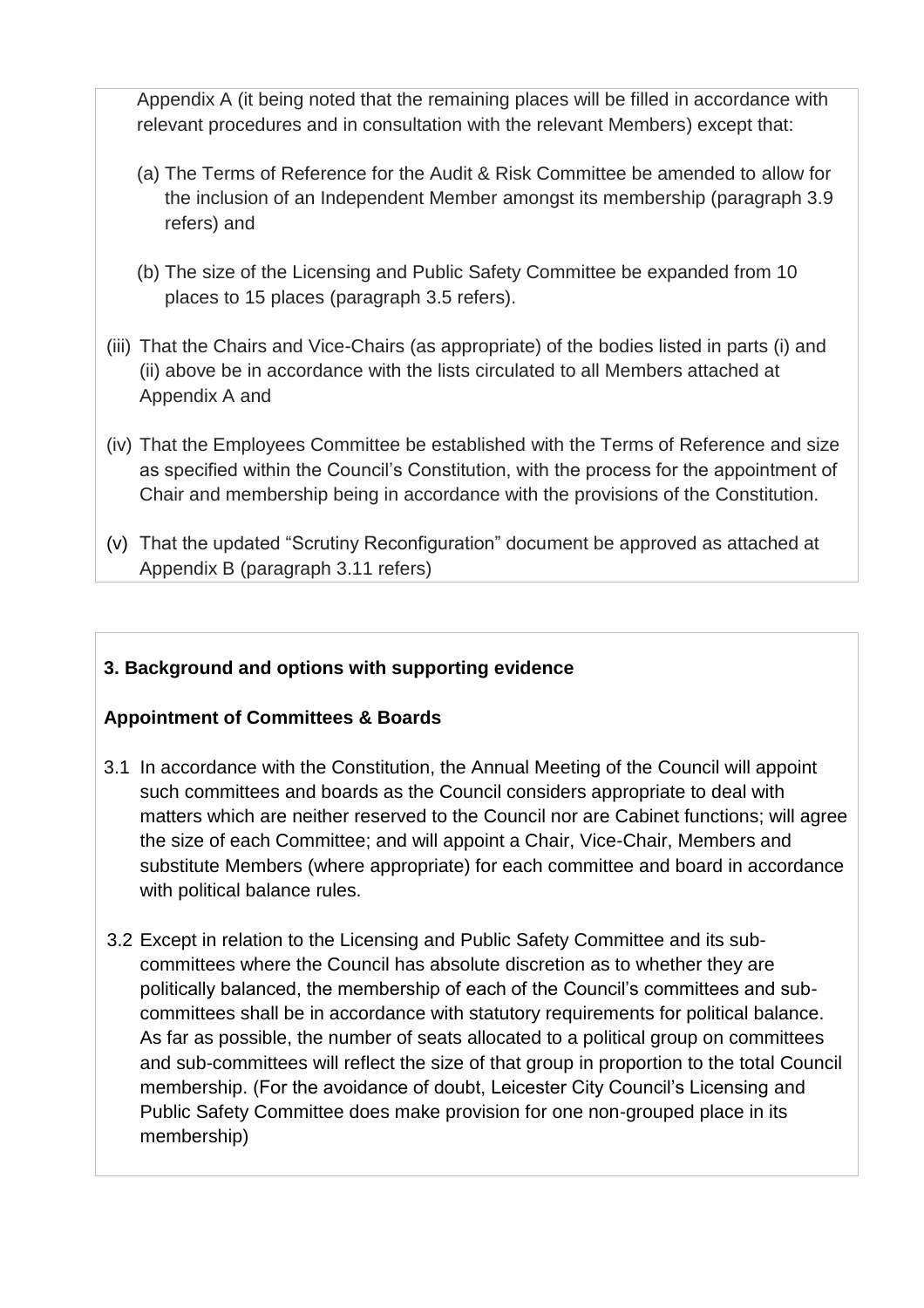- 3.3 The various Committees and Boards to be appointed for 2021/2022 are shown at Appendix A.
- 3.4 Political balance rules have been applied where appropriate in terms of: (a) the allocation of seats to political groups on each individual Committee/Board; and (b) the overall number of seats allocated to each political group reflecting the relative size of each group as a percentage of the total number of Council Members.

# **Size of Committees**

3.5 One change is proposed to the configuration of Committees. It is proposed that the size of the Licensing and Public Safety Committee comprise 15 Members rather than 10 Members. This Committee, through its two Sub-Committees, convenes lots of hearings throughout the municipal year in order to make Licensing decisions, and a wider pool from which to draw Sub-Committee members will help to ensure that such Sub-Committees can be convened with minimal delay.

# **Appointment of Chairs and Vice-Chairs**

3.6 Appendix A also shows the nominees for Chair and Vice-Chair of each body and for Vice-Chair of each Committee and Board, for approval.

## **Membership**

3.7 Council is asked to note that in accordance with Council Procedure Rule 35 appointment of Councillors to fill places on Committees or Sub-Committees, or any vacancies which may arise, shall be by the Monitoring Officer in consultation with the political group whips, and with the consent of any Councillor being appointed.

# **Terms of Reference**

3.8 The Constitution requires Council to agree the Terms of Reference of all Committees and Boards. It is proposed that all Terms of Reference remain the same, save for one change to the membership of the Audit & Risk Committee.

## Audit & Risk Committee membership:

3.9 Current membership comprises of eight Members, made up of Non-Executive Elected Councillors. Currently the Council complies with the CIPFA's guidance on the function and operation of audit committees in local authorities. There is no requirement to have an Independent Member however, it is noted in the audit committee guide that good practice shows that co-opting an independent member is beneficial to the Audit and Risk Committee. In addition, as part of the Redmond Review one of the recommendations was also for consideration to be given for the appointment of a suitably qualified Independent Member to audit committees. It is submitted that this would (i) bring additional knowledge and expertise to the